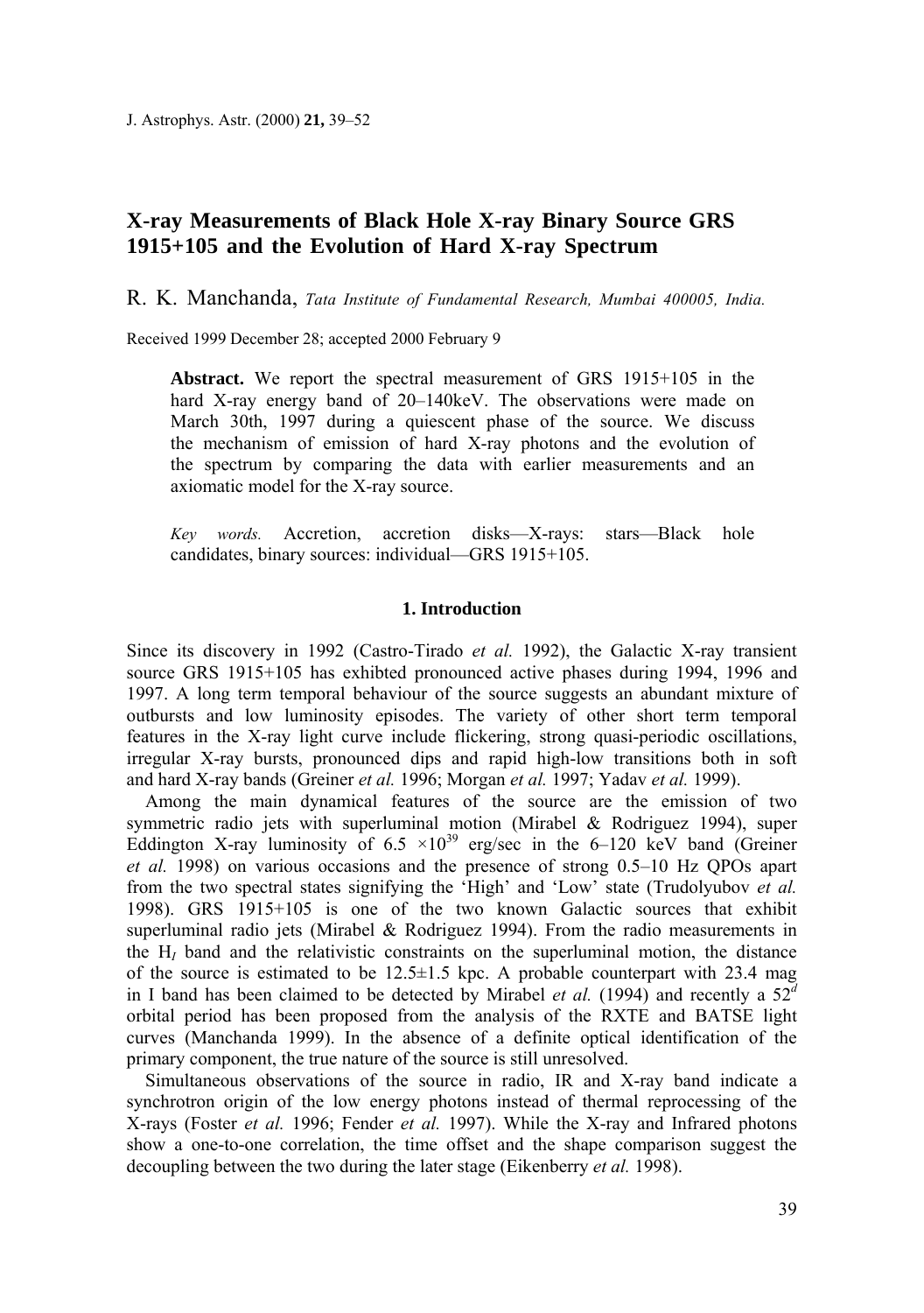# 40 *R. Κ. Manchanda*

The X-ray luminosity from the source is observed to rise to super Eddington limit on several occasions, thereby suggesting the black-hole nature of the underlying object. Furthermore, on the basis of phenomenological arguments of similarity of two X-ray spectral states 'high soft' and 'low hard' to the well known BH candidates, absence of pulsation, correlation of the QPO power with the high spectral state, GRS 1915+105 is believed to be a black hole candidate. In addition, the temporal profile of the X-ray burst of slow rise and rapid decay and the hardening of the X-ray spectrum within the burst is taken to be the evidence of disappearance of the inner accretion disk into black-hole horizon (Belloni *et al.* 1997a). A variety of theoretical models involving bulk-motion, advection driven accretion and multi-colour black body emission have been invoked to explain the spectral and temporal features of the source. The periods of weaker emission, outburst and rapid flaring are believed to be due to rapid removal and replenishment of the inner part of the accretion disk (Belloni *et al.* 1997b), the X-ray spectrum is believed to originate by Compton upgradation of the keV photons (Titarchuk & Zannias 1998).

The evolution of the hard X-ray spectrum of GRS 1915+105 and its relation to the l–10 keV flux does not indicate any well defined correlation. However, in general the low energy data below 30keV on the transient galactic black hole candidates suggest the presence of at least two main spectral states apart from the quiescent emission during which  $L_x < 10^{-4} L_{\text{Edd}}$  which are distinguished by the amount of soft 1–10 keV and ultra soft X-ray photons while the hard X-ray spectrum above 30 keV, in the two states are characterized by a power law tail with spectral index  $\alpha \sim 2 - 3$  during high state and the  $\alpha \sim 1.5 - 2$  during the low state.

In this paper we present the spectral measurement of GRS 1915+105 in the hard X-ray region made during the post-burst quiescent state. We discuss the spectral evolution using the RXTE measurements of the source made before and after our observations.

#### **2. Instrument and observation**

The observations were made with a Large Area Scintillation counter Experiment (LASE) which is designed to study fast variations in the flux of X-ray sources in the hard X-ray energy region up to 200 keV. The payload consists of three large area X-ray detector modules mounted on a servo-controlled platform. The detectors are a specially designed combination of thin and thick large area NaI(Tl) scintillation counters configured in back-to-back geometry. Each of the detector modules has a geometrical area of 400  $\text{cm}^2$  and the thickness of the prime detector is 3 mm. The active anti-coincidence shield is provided by a 30 mm thick crystal. The field of view of each module is  $4.5^{\circ} \times 4.5^{\circ}$  and is defined by demountable mechanical slat collimator specially designed with a sandwiched material of lead, tin and copper. Each module along with the collimator is further encased with a passive shield. Each detector is designed as a stand-alone unit with independent on-board subsystems for HV power and data processing. The payload platform is servo-stabilized and the target X-ray source and the corresponding background region are tracked using an on-board micro-processor controlled tracker.

The detectors have almost 100% detection efficiency in the operative energy range and the back-to-back configuration gives 80% reduction in the detector background,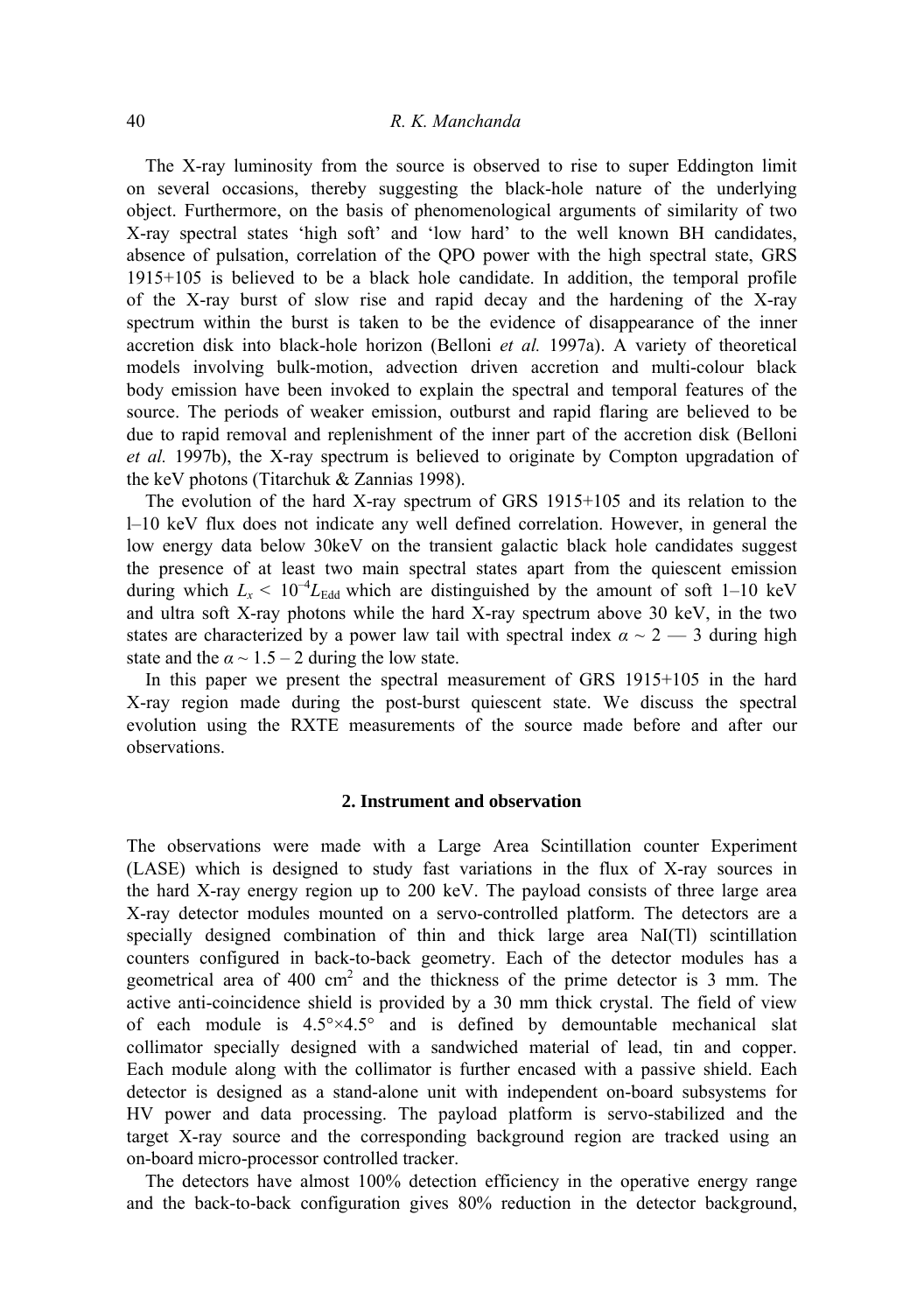most of which is produced due to partial energy loss by the Compton scattering of high energy photons in the main detector. The preflight calibration of the X-ray detectors is done at different energies using radioactive sources,  $Cd^{109}$  (22.1, 87.5 keV),  $Am^{241}$  (24.7 and 59.6keV) and  $Ba^{133}$  (32.4 and 81keV). In addition, an Am<sup>241</sup> source is mounted on the pay load for the calibration of the detectors during the flight using ground command. The accepted events are pulse-height analyzed, time tagged with a  $25\mu$  sec resolution and transmitted to ground on a 40 Kbit PCM/FM link. The details of the detector design, associated electronics, control sub-systems and in-flight behaviour of the instrument are presented elsewhere (D'Silva *et al.*  1998). Α 3σ sensitivity of the LASE telescope in the entire energy range up to 180keV is  $\sim 1.5 \times 10^{-6}$ cm<sup>-2</sup>s<sup>-1</sup> keV<sup>-1</sup> for a source observation of 10<sup>4</sup> sec.

The balloon flight was launched on March 30th, 1997 from Hyderabad, India (cutoff rigidity 16.8 GV) and reached the ceiling altitude of 3.3 mbars. A number of X-ray sources in the right ascension band of  $16<sup>h</sup>$  to  $22<sup>h</sup>$  were observed during the experiment. GRS 1915+105 was in the field of view of two detectors for a total period of 60 min (two sightings of 30 min each) between 0235 UT and 0350 UT and the background was measured for 20 min each before and after the source observation and for 10 min midway the source pointings. The off-source pointing location was carefully selected blank field from the known X-ray source catalog. The X-ray light curve from the all sky monitor on-board RXTE, suggests that at the time of our observation the source was in a post burst quiescent phase with source luminosity twice the lowest value.

### **3. Results and discussion**

A total excess of 10300 counts due to GRS 1915+105 were recorded in the two detectors. This corresponds to a combined statistical significance of 20σ. The positive excess was seen up to 140 keV. The source contribution was divided in 10 energy bins and corrected for atmospheric absorption, window transmission, detector efficiency and energy resolution for each detector and co-added. The combined spectrum of the source is shown in Fig. 1. The errors on the data points correspond to  $1 \sigma$  statistical errors. A systematic error of  $\sim 10\%$  is estimated for the lowest energy channel and included in the plot. For comparison, we have also plotted the hard X-ray spectrum of the well known BH candidate Cyg X-1 during the 'low hard' X-ray state, shown with dotted line in the figure.

A single power law fit of the form  $dN/dE = KE^{-\alpha}$  photons cm<sup>-2</sup> s<sup>-1</sup> keV<sup>-1</sup> to the spectral data gives the best fit model parameters of  $K = 36.8 \pm 2.6$  and  $\alpha = 3.34 \pm 1.6$ 0.25 for a  $\chi^2$  value of 0.31 per dof. The solid line in the figure shows the fitted spectrum. A simple comparison with the earlier data is not possible because the only composite model fits for the soft and hard X-ray band are used and the best fit parameters are quoted for the individual components. The spectral fits in the low energy domain are more complex as even in the simplest models, multi-colour temperature, equivalent hydrogen column density and contribution due to iron-line features are the free parameters. During the systematic spectral investigation of PCA and HEXTE data for about 50 of the 250 sightings of the source by RXTE, Greiner *et al.* (1998) have noted that even though the composite spectrum consists of 5 different components, the hard component up to 200 keV is best described by a power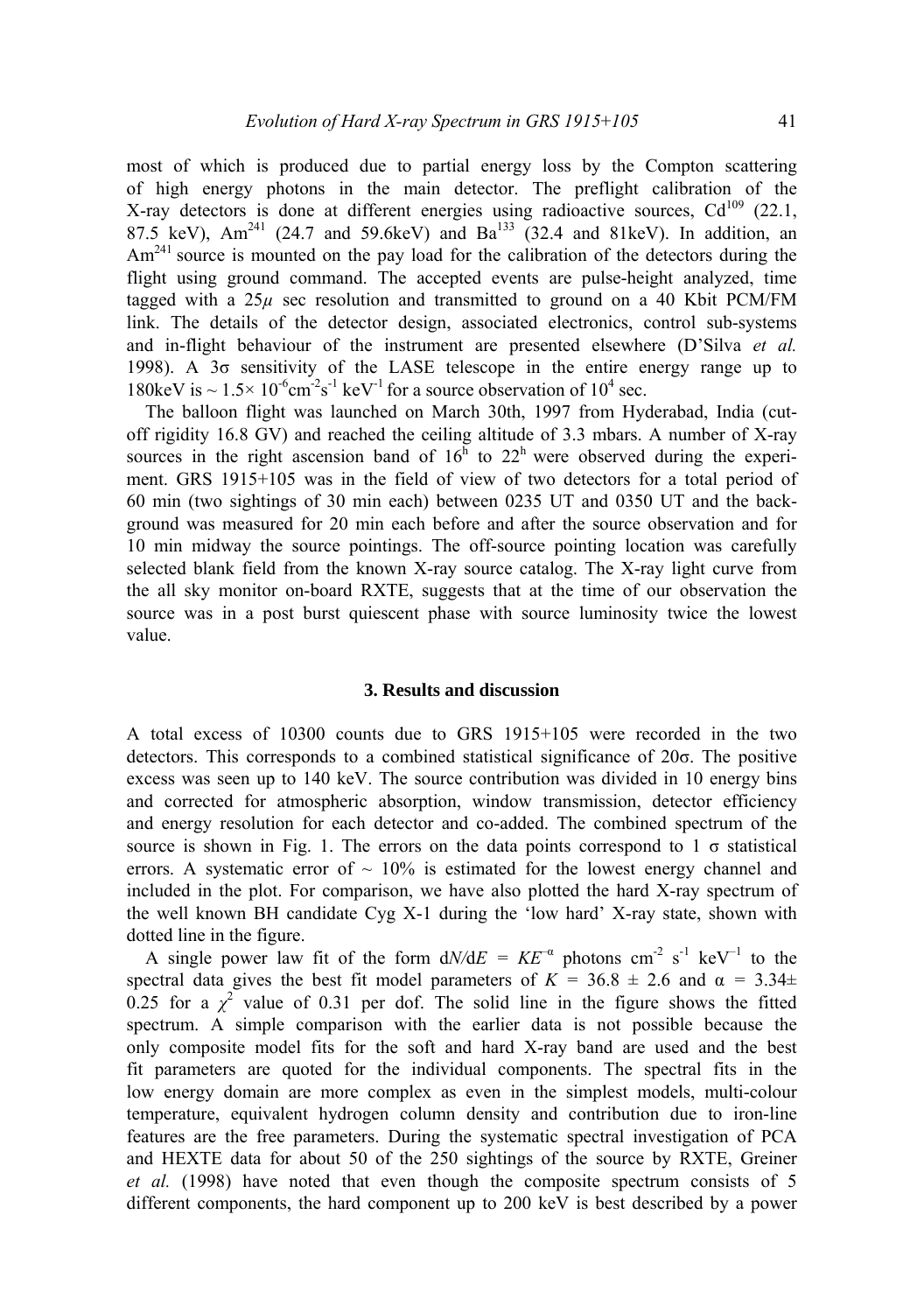

**Figure 1.** Hard X-ray spectrum of GRS 1915+105. The X-ray spectrum of Cyg X-l during 'low hard' state is shown in dotted line for comparison.

law model. The contribution is always present and is highly varying both in intensity and power index –2.0 and –4.8.

Surprisingly, the spectral index of  $3.34 \pm 0.25$  measured in the quiescent state compares very well with the spectral measurement from OSSE detector in the 50–300 keV energy band who report an average spectral index of  $3.08 \pm 0.06$  from 3 observations during the peak intensity of 1996 flare (Grove *et al.* 1998). Similarly, Greiner *et al.* (1998) have also reported the best fit power law index  $\alpha \sim 3.2$  in the 1–200 keV band for the Oct. 1997 flare.

For the analysis of timing properties of GRS 1915+105, we have searched our data for quasi-periodic oscillations in the 20–140 keV band. The detector counts in two separate sightings were first binned in 0.032 sec intervals and power spectrum analysis was performed using FTOOLS. The summed power density spectrum in the 0.0005–18 Hz are is shown in Fig. 2. It is clearly seen from the figure that data above 0.01 Hz are completely flat. The broad QPO peak visible between 0.025 and 0.045 Hz has a confidence level of only 90%. A low level QPO at 3.4 Hz in the PCA data on March 27th is reported by Trudolyubov *et al.* (1998) however, their data search is restricted to lower time scales. GRS 1915+105 is a peculiar source in which the QPO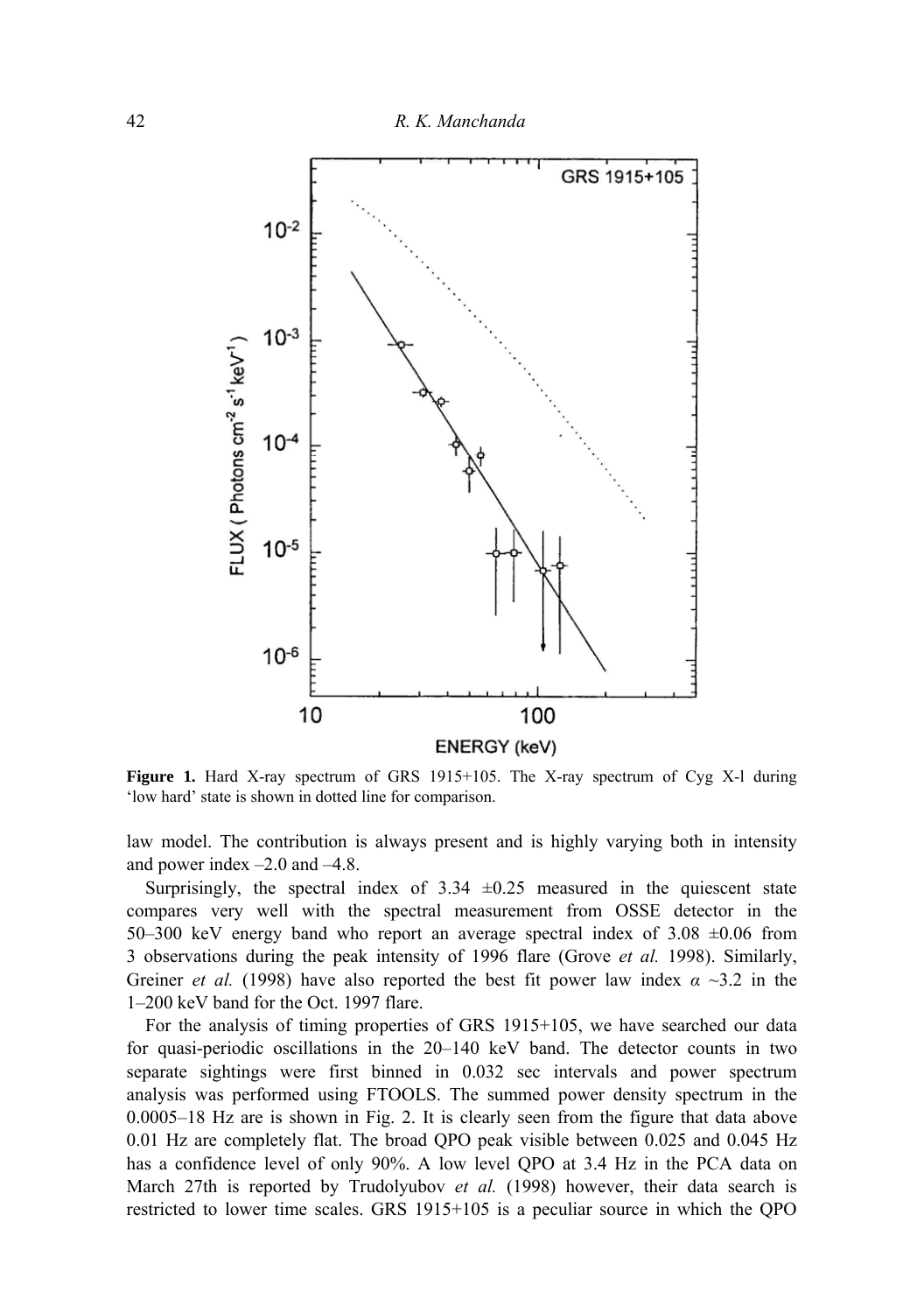

**Figure 2.** Power density spectrum in the 20-140 keV energy band.

frequency varies continuously in a random fashion. For example, a centroid frequency of 0.003 Hz for QPO was observed on June 16th, 1996 (Morgan *et al.* 1997) while the source was in the flaring mode rather than the featureless low intensity state during the time of present observation. However, from the analysis of the PCA and HEXTE data, Munno *etal.* (1999) find that frequency of the QPO is best correlated to the temperature of the inner accretion region. The presence of very low frequency QPO during the steady quasi-low state is quite probable. The low power for the feature is due to the fact that a correlation between the spectral and temporal states suggest that for power law index *α* > 3.05 source behaves QPO quiet (Markwardt *et al.* 1999).

## 3.1 *Spectral evolution*

GRS 1915+105 was in the post-burst low intensity state during the present observations. In figure 3 we have plotted the X-ray light curve of the source taken from the BATSE data. The lowest intensity state corresponding to 0.02 ph.cm<sup>-2</sup> s<sup>-1</sup> keV<sup>-1</sup> is shown by the dotted line in the figure and the date for our observations is marked by an arrow. It is seen from the figure that our observation followed a month after the high hard X-ray flux of 0.2 photons recorded by the BATSE detectors and average daily flux on the day was a factor of  $\sim$  3 higher than the lowest flux. The ASM light curve during this period showed a steady behaviour at  $\sim$ 300mCrab (20c/s) and is shown in the upper panel in figure 3. It is also seen in the figure that light curves in the soft and hard X-ray band may not be one-to-one correlated at all times.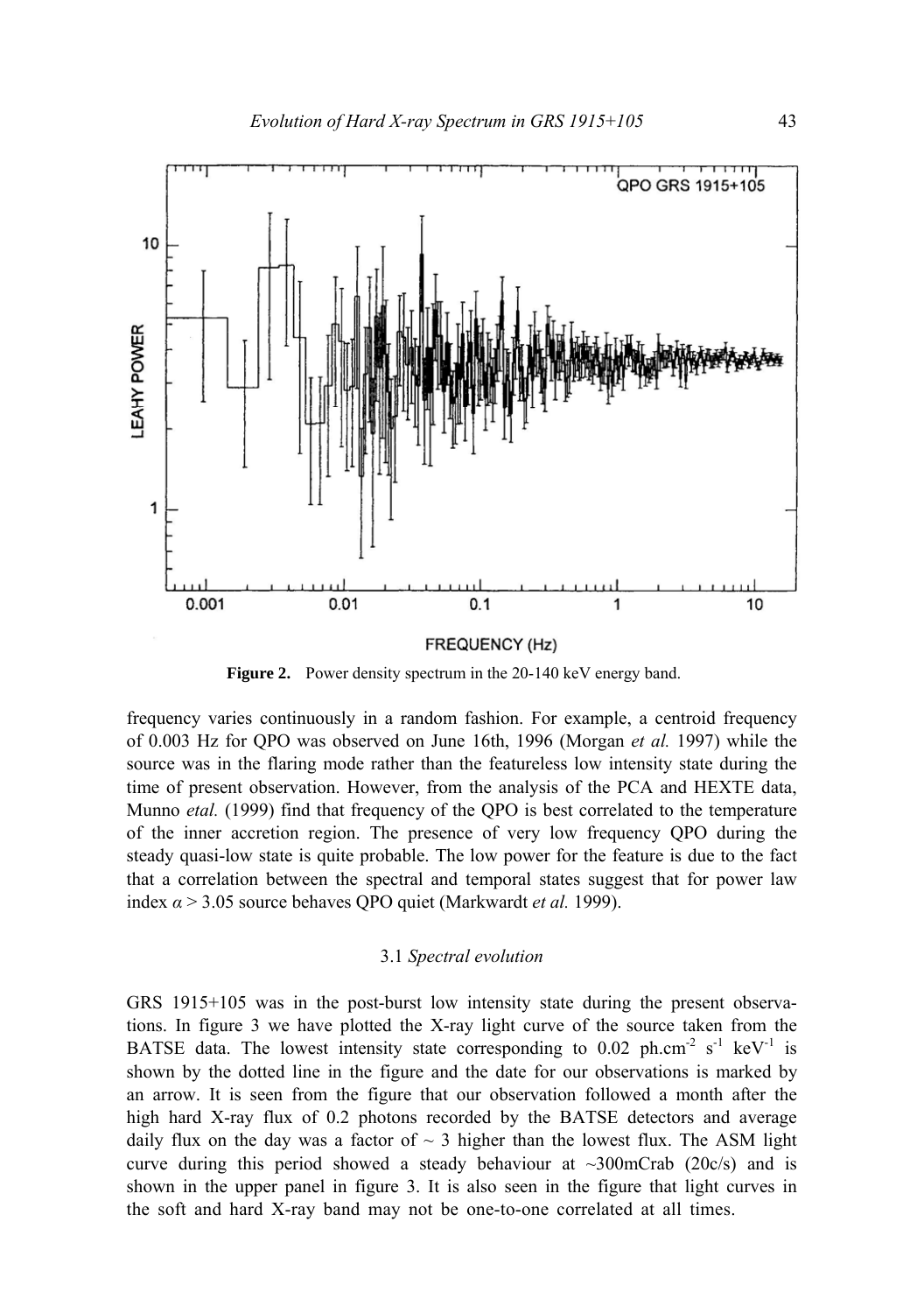

**Figure 3.** X-ray light curve of GRS 1915+105 in the 20120 keV band from BATSE data. The minimum intensity level is marked by the dotted line and the source intensity level corresponding to present observations is shown by an arrow.

In order to observe the change in the hard X-ray spectrum on a day-to-day basis in the high-to-low transit phase during the post-burst state, we have used the spectral data from PCA and HEXTE before and after our observations. The data are shown in figure 4. The dotted and dashed lines in the figure represent the PCA and HEXTE composite observed flux of the source on February 26th, 1997 and April 2nd, 1997 (Borozdin *et al.* 1999). OSSE data during the 1996 flare (Grove *etal.* 1998) is shown by the solid line in the figure. In terms of integral comparison of low state data shown in figure 4. the measured BATSE flux for the three dates are 0.10, 0.101 and 0.094 ph.cm<sup>-2</sup>s  $^{-1}$  keV<sup>-1</sup> respectively and the corresponding best fit parameters on hard component from the PCA data give the flux levels to be comparable at 10.12, 10.0 and 11.14 nano-ergs c  $m^{-2} s^{-1}$  for the three observations.

Three points can be noted from the figure:

- (**i**) Both the flux levels and the spectral shape on April 2nd (dotted line) observation is in good agreement with our measurements of March 30th.
- (**ii**) For energies above 20 keV the data for February 26th is higher by a factor about 2 and the corresponding increase during maxima of the flare in 1996 is by a factor  $\sim$  10.
- (**iii**)The low energy data below l0 ke V does show a crossover.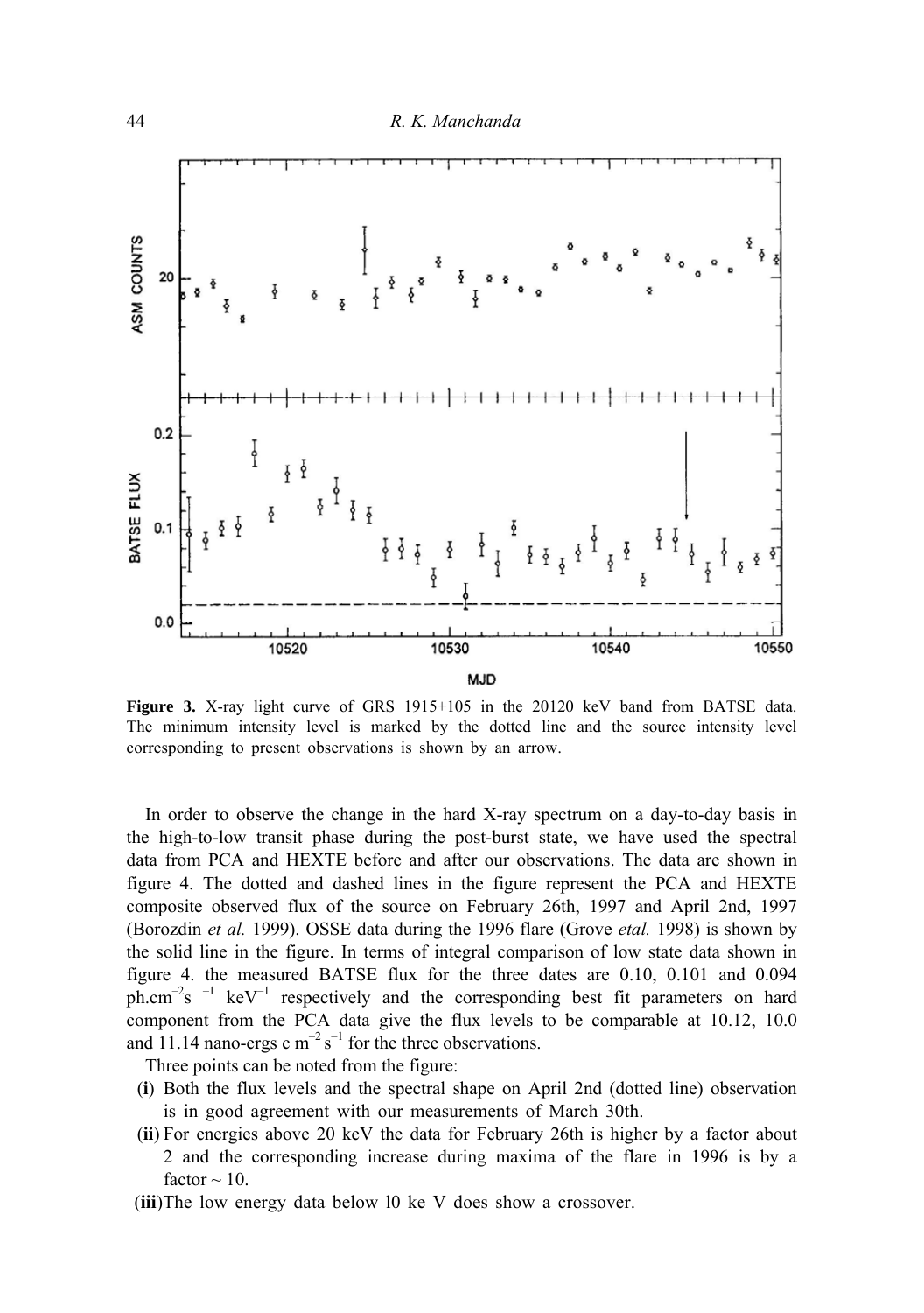

**Figure 4.** A comparison of the GRS  $1915+105$  spectra:  $\bullet$  present data, dashed and dotted lines: PCA+HEXTE data on February 9th, 1997 and April 2nd, 1997 and solid line: OSSE data at peak during high state.

In the disk accretion models with advection dominated flow near to the stellar surface, a two temperature plasma is formed at the boundary layer (Narayan, Kato  $\&$ Honna 1997; Chen, Abramowicz & Lasota 1997) and the hard X-ray and gamma ray emission is believed to originate in the inner region by comptonization of the soft Xray photons most of which are supplied by the cool outer disk. Considering the comptonization due to bulk motion near to the stellar surface during the high state in black hole binary X-ray source, Ebisawa *et al.* (1996) have proposed, that two distinct spectral indices in the hard X-ray band corresponding to 'high soft' and 'low hard' state of the source. However, taking by itself the comparison of high energy spectral data above 20 keV during various phases of the source activity as seen in figure 4, clearly suggests that except for increase in the integral emission from the source, the spectral shape does not show any perceptible variation. This is a most significant inference which directly relates to the physical characteristics of the emission mechanism for the non-thermal component. Since the emitted power of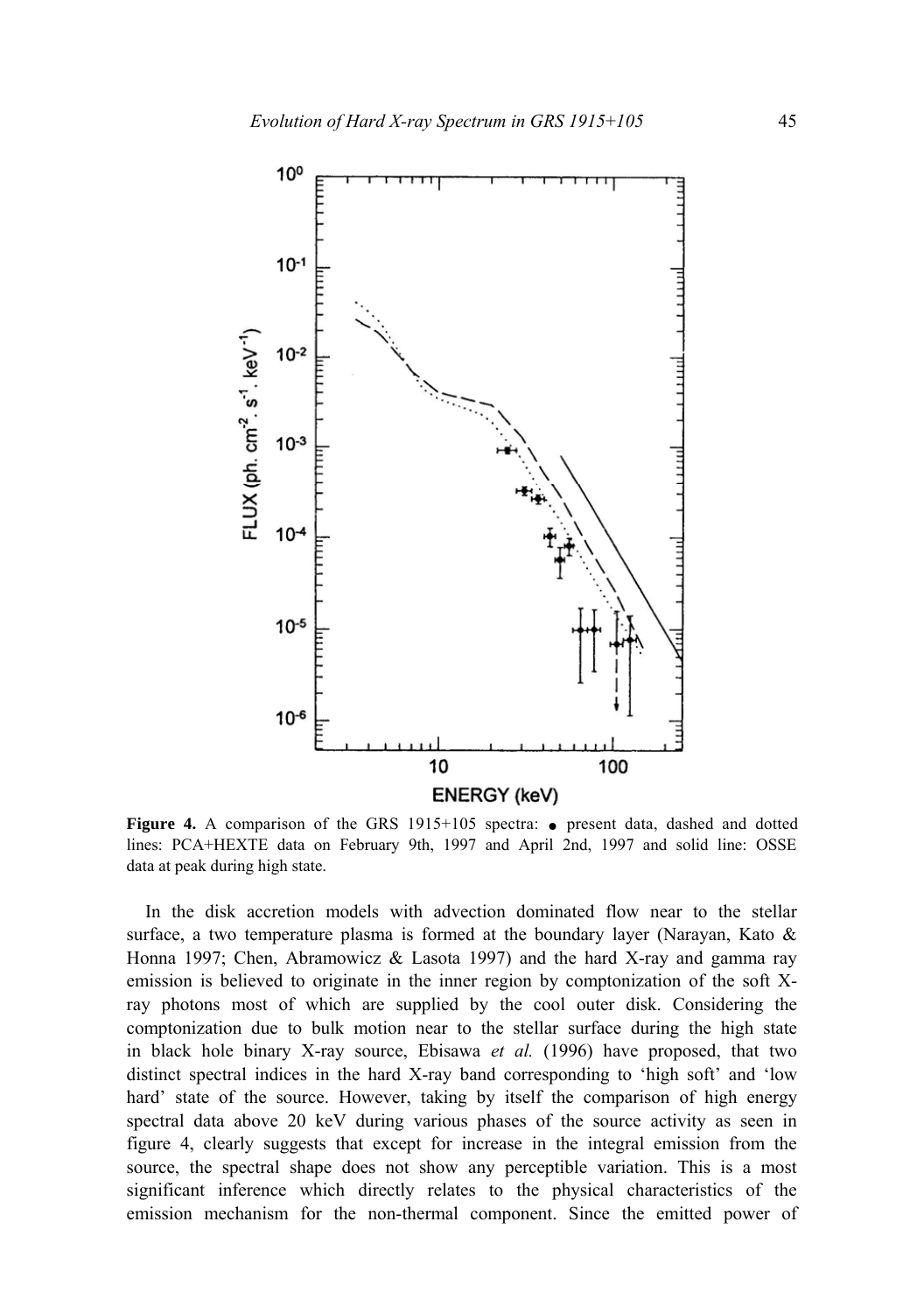$\sim$ 2.3  $\times$ 10<sup>-7</sup> erg cm<sup>-2</sup> s<sup>-1</sup> from the source in hard X-ray band is substantially higher than the bolometric flux of disk black body component in the low energy band (Greiner *et al.* 1998), the absence of spectral variation during the quiescence and the outburst should be the true indicator of the source properties. Therefore, it follows that during the composite spectral fitting, except for scaling the flux contribution above 20 keV, non-thermal power index should not be made a free parameter. As a result, the spectral properties of the thermal component should be inferred by computing the low energy residuals.

During comptonization, only if  $4kT_e > hv$  the seed photons will be upgraded in energy and the increase in photon energy on average during each scattering is given by  $\frac{\nu}{\mu} \sim 1 + \frac{4}{3} [\gamma^2 - 1]$ , even for a Maxwellian distribution of electrons with  $kT \ll m_e c^2$ . Therefore, multiple scattering even by a Maxwellian gas can lead to very high photon energies. In a non-relativistic plasma where  $kT_e \ll m_e c$ 1, the average number of scattering for the seed photon  $n_{s_2} \sim \tau^2$  and the probability density for multiple scattering is given as;  $P(n_s)$  α exp  $\left[\frac{n_s \pi^2}{3(r_s+2s^2)}\right]$ . The emergent spectrum therefore, develops into a unified power law from the ensemble of spectra produced by photons scattered by differing number of times. The emergent spectrum however, will be radically modified in the presence of the seed input spectrum and if the scattering electron cloud has a temperature gradient. Since the high energy photons arise after a large number of scatterings, the direction vector and the origin of the seed photons are completely forgotten. Furthermore, the reflected to transmitted ratio for photons above 15 keV is  $\sim$  1, the spectral index of the emergent photons is almost independent of the source geometry i.e. whether the seed photons are distributed uniformly in the disk or located on one side of the disk (Pozdnyakov *et al.* 1983). In the limiting case spectral index should become —1.5 for monoenergetic seed photons and Maxwellian distribution of the electron scatterers (Titarchuk *et al,* 1998). The expected power will be however, reduced in the later case due to integration over limited solid angle.

We can therefore, conclude that the hard X-ray and gamma ray emission in GRS 1915+105, results mainly from the comptonization of soft X-ray photons from the outer disk in the hot boundary layers of the inner disk and thereby giving rise to a power law spectrum independent of the changes in the luminosity level of the source, which in turn is coupled to the level of mass accretion. In the alternate assumption of seed photons coming from the inner disk will lead to changes in the spectrum directly relating to the level of accretion. A single power law fit up to 300 keV for the GRS 1915+105 (Grove *et al.* 1998) is in contrast to the classical BH candidate Cyg X-l, in which the observed spectral index shows steepening above 100keV (Tanaka and Lewin 1995).

#### 3.2 *Axiomatic model*

The phenomenological arguments about the physical characteristics of GRS 1915+ 105 suggest the compact object to be a black hole. The X-ray luminosity of the source is measured to be  $> 10^{39} \times (D/12.5 \text{kpc})^2$  during the violent outburst of the source. Similarly, the presence of dominant QPO during high state resembles the nature of well known BH candidate Cyg X-l. The mass estimates of the black hole however varies between  $10M_{\odot}$  and  $33M_{\odot}$  Assuming that 67 Hz QPO represents the innermost stable orbit of non rotating black hole, the estimated mass of the X-ray source is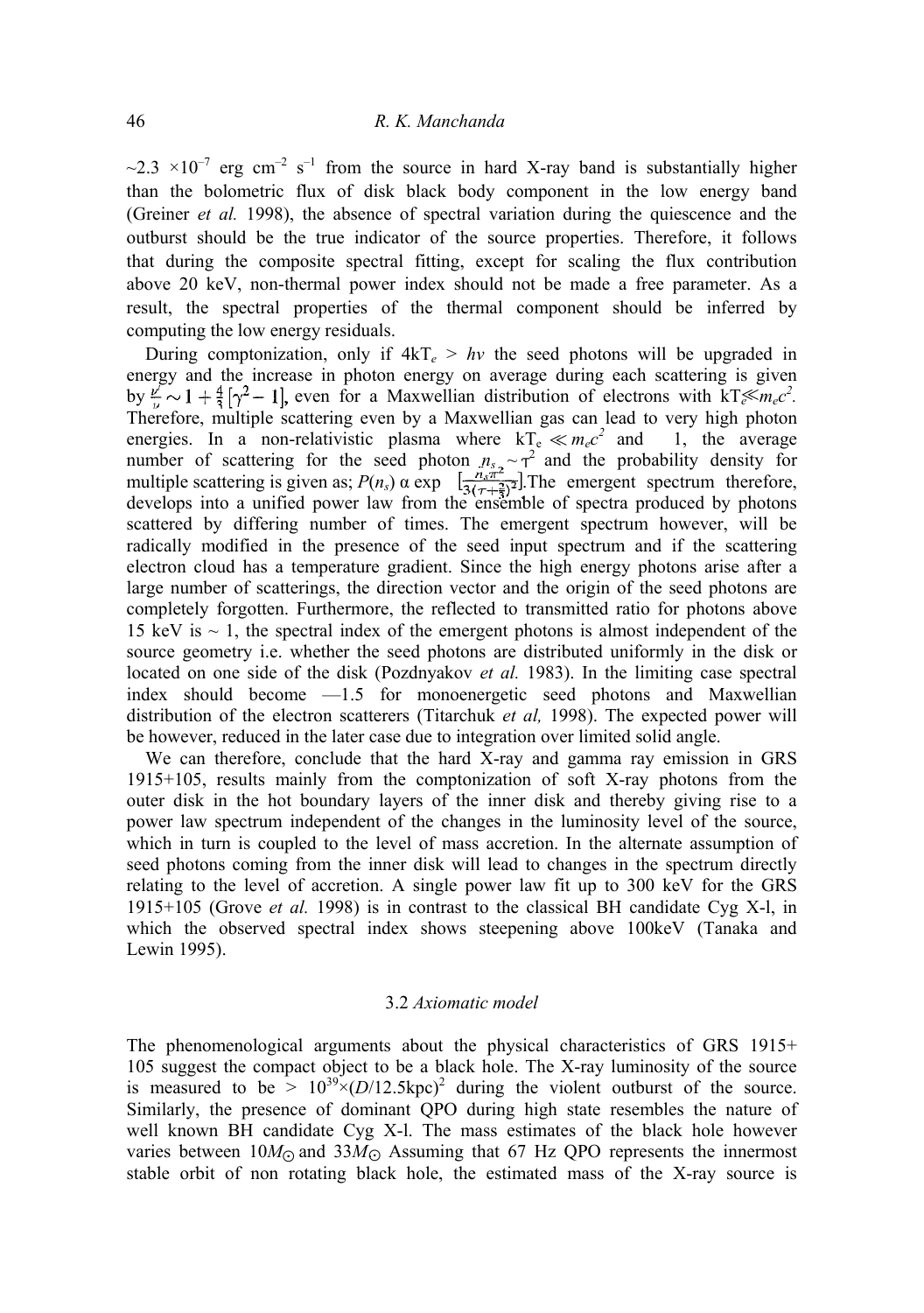33*M*⊙ and if the QPO arises in the g-mode oscillations in the inner disk, the derived mass limit is 10*M*<sup>⊙</sup> (Nowak *et al.* 1997; Morgan *et al.* 1997). Also, following Manchanda (1999), if the 52*<sup>d</sup>* period seen in the X-ray light curve represents the orbital period of the binary system, the primary star should have a mass of  $\sim 8M\odot$ .

Therefore, as a working hypothesis one can assume that the X-ray emission in GRS 1915+105 is due to the compact object accreting mass from its binary companion. However, any scheme proposed for the observed dynamical properties must account for the three well know features:

- (**i**) Long term temporal nature of random variation between quiescent and flaring episodes,
- (**ii**) the generation of QPO and their relation with the geometrical variables, and
- (**iii**) a Power-law hard X-ray spectrum and its non-evolution.

From the detailed analysis of these parameters observed from the PCA and HEXTE data since 1996, a variety of geometrical configurations and the corresponding best fit parameters have been discussed in literature (Belloni *et al.* 1997b; Titarchuck *et al.*  1998a; Titarchuk & Zannias 1998; Laurent & Titarchuk 1998; Narayan *et al* 1997; Yadav et al. 1999). These models mainly consider the accretion on to the black hole as the starting point and the dynamical and thermodynamical details differ in the inner region of the accretion disk.

In the standard model for mass accretion in a binary system the matter falling on to the compact object releases the gravitation potential energy which heats the gas and emits radiation while the transfer of the mass from the primary to the compact object takes place either through the Roche lobe overflow or by the stellar wind (Shakura & Sunyaev 1973; King 1995). Since the accreting gas will have intrinsic angular momentum, a Keplarian disk will be formed around the compact object. The exact spectral behaviour of the emergent photons will be determined by the accretion geometry, dominant heating and cooling mechanism, optical thickness of the gas in the emission region, net heating and cooling rates, radiation pressure, magnetic fields and the boundary conditions at large distance as well as stellar surface. Detailed description of various idealized cases has been discussed in literature (Shapiro & Teukolsky 1983; Abramowicz & Percival 1997; and references therein). In the specific case of accretion on to a black hole compact object, the ultrasoft and the soft X-ray excess in the 2–10 keV energy region is mainly due to the fact that the main cooling mechanism near to the surface of black hole is almost 100% advection (Chen *et al.*  1997a; Narayan & Yi, 1995a, 1995b) and the electron temperature does not rise to very high kT value. The hard X-ray spectrum is believed to originate in the inverse Compton scattering of the low energy photons (Sunyaev  $\&$  Titarchuck 1985) which further gets modified at lower energies due to the bulk motion of the material close to the black hole (Chakrabarti & Titarchuk 1995). In a hot tenuous plasma bremsstrahlung and recombination losses are small and the energy exchange between electrons and photons is controlled by the multiple scattering. For  $4kT_e > hv$ , the seed photons are upgraded in energy and a composite power law spectrum therefore emerges due to the superposition of the photons scattering by differing number of times. The long term variability and the spectral evolution in such models are coupled to the rate of accretion and the changes in the physical characteristics of emission region.

Even in an oversimplified model, the accreted material must finally rest at the stellar surface at  $R_0 = R_{NS}$  or  $R_{BH}$  (= 3 $R_g$ ), where  $R_{NS}$ ,  $R_{BH}$  represent the radii of a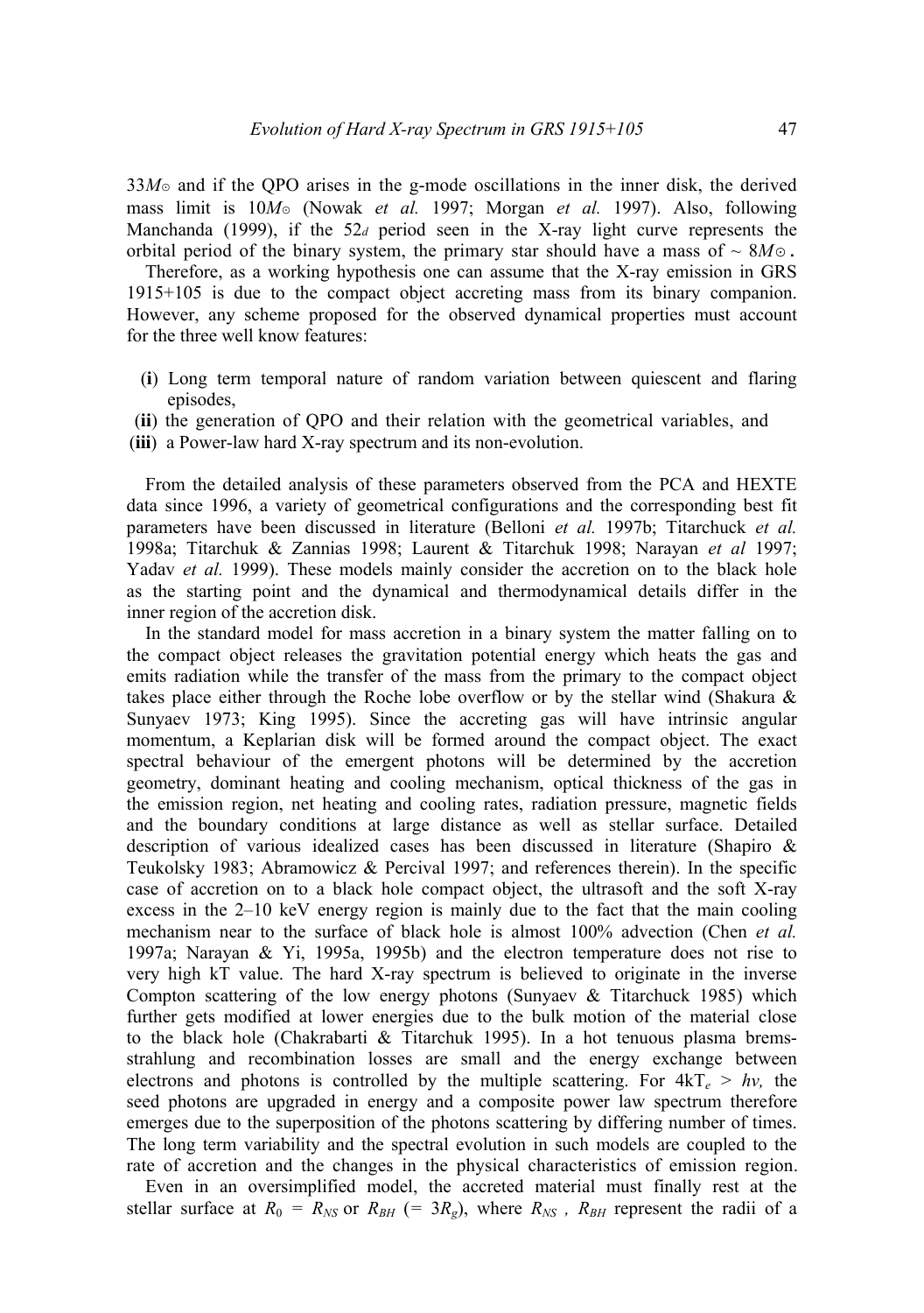# 48 *R. Κ. Manchanda*

neutron star and a black hole and *Rg*, is the Schwarzschild radius. The gas flowing from the Keplarian disk to the surface therefore, must adjust to the new boundary condition thus effecting the thermodynamical properties of the medium. The innermost orbit at which the gas is in Keplarian motion is termed as the centrifugal barrier at  $R = R_{CB}$  by Titarchuk *et al.* (1998a) who suggest that super Keplarian flow may occur at this boundary and give rise to the QPO in GRS 1915+105. This hot boundary layer can also generate the hard X-ray photons. It has been also proposed that the flow inside this boundary may be advection driven accretion leading to lower effective heating and low kT value  $\sim$  1–2 keV) thereby leading to the enhanced soft X-ray emission as seen in the BH candidates (Narayan & Yi 1995a; and references therein).

While these models can explain the instantaneous nature of the source, the long term variability of the source from quiescent to outburst phases requires major modification to the accretion flow. The estimated accretion rate for the observed luminosity variation corresponds to  $M > 2 - 10 \times 10^{-8} M_{\odot}$  for the quiescent phase and a variable enhancement by a factor of  $\sim$ 2 during the active phase. Belloni *et al* (1997a) have proposed the existence of the unstable disk to account for the transient high intensity episodes from the source.

In order to derive new constraints on the mass accretion in GRS 1915+105 we have performed rank analysis of the BATSΕ daily average source intensity in the 20–100 keV energy band. In our view the hard X-ray flux is the best indicator as it is not affected by the model dependent emission parameters as well as various correction factors due to intervening matter density and the uncertainties of detector response matrix. The data is shown in figure 5. Apart from considerable flaring



**Figure 5.** Rank distribution of the measured daily averaged X-ray intensity of GRS 1915+105 in the 20–100 keV band from BATSE data.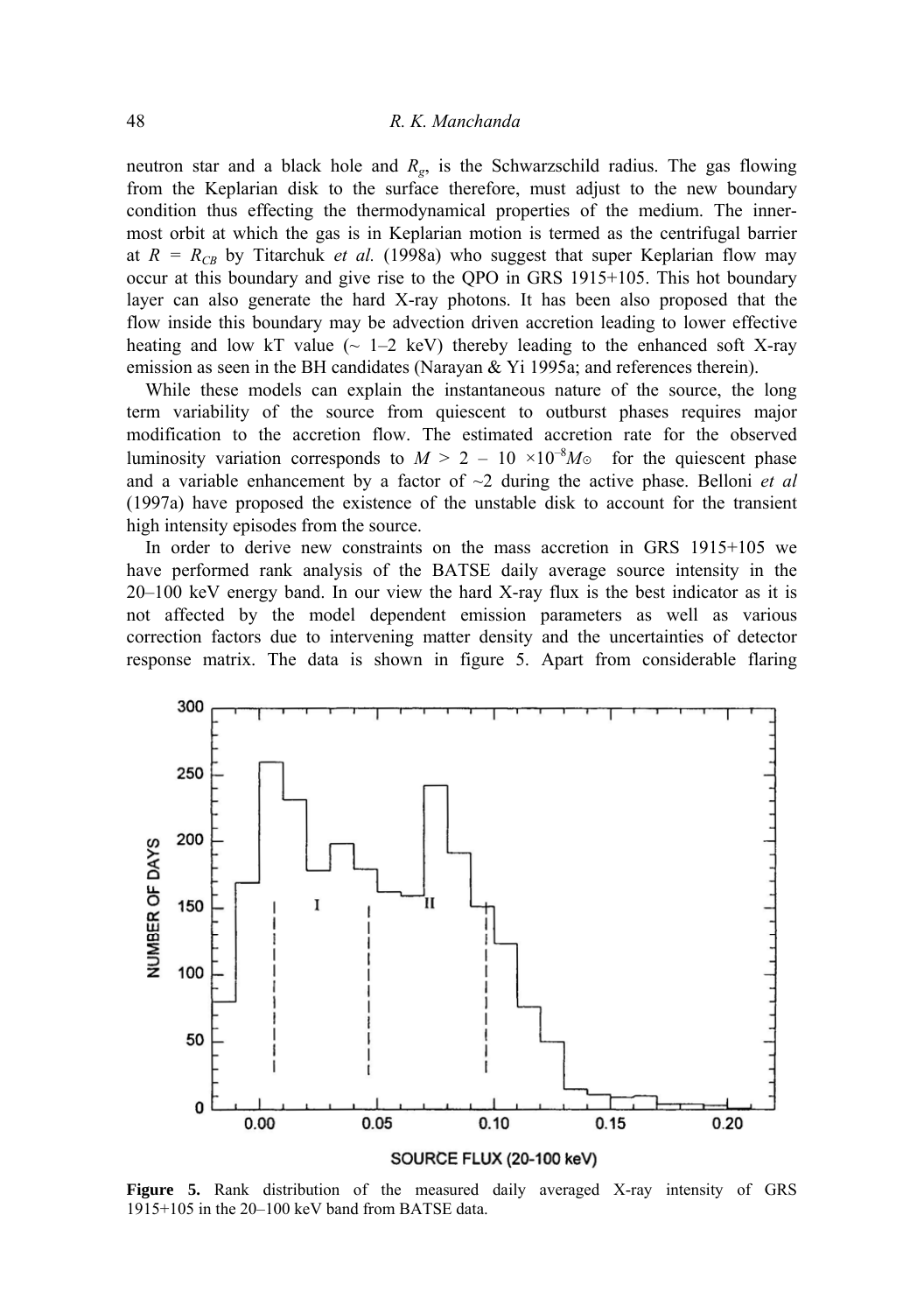activity even above the flux level above  $0.12$  ph.cm<sup>-2</sup> s<sup>-1</sup> keV<sup>-1</sup>, two distinct intensity levels marked by the peaks are clearly visible in the figure and are labeled as I and II. An empirical fit with two Gaussian shapes corresponding to the intensity level of 0.015 ph.cm<sup>-2</sup> s<sup>-1</sup> keV<sup>-1</sup> and 0.8 ph.cm<sup>-2</sup> s<sup>-1</sup> keV<sup>-1</sup> can fairly represent the data. This clearly points to two quasi-steady levels of mass accretion during different phases of source activity. We term the region I as corresponding to the quiescent state during which the source has low luminosity and region II defines the active phase with high luminosity state and caused by an enhanced accretion signifying the change in accretion geometry and during which the flaring activity gets amplified.

In summary, GRS 1915+105 has two quasi-steady luminosity levels signifying different levels of mass accretion and any geometrical model must provide for this change over. It is also seen from the figure that the source spends almost equal amount of time in the two stages of X-ray activity and therefore, the models ascribing this feature to be a simple statistical behaviour of change in accretion, are not tenable. The Gaussian distributions around the mean flux levels may however, arise due to statistical variations in the accreted mass. A two level steady accretion modes of GRS 1915+105 have also been inferred by Munno *et al.* (1999) from the correlation of QPO and the spectral states of the source during the detailed analysis of PCA data. It is found that 0.5–10 Hz QPO serves as a marker for the two modes. In the presence of the QPO, the source spectrum is primarily power-law while the disk emission giving rise to dominant soft X-ray flux is observed when the QPO is absent. Changing levels of accretion in a disk geometry have built in constraints. For example, in the unified model of Belloni *et al.* (1997b), rapid removal and replenishment of the inner parts of the optically thick accretion disk can only take place at viscous time scales. While a detailed look at the X-ray light curve suggests that large changes in luminosity can occur within 2 to 3 minutes. In the following, we outline a new geometrical structure for the inner accretion disk, which can provide the two accretion modes in a natural way.

We hypothesize that inner accretion disks may have a multiple ring structure with the first node touching the stellar surface through which actual mass is accreted on to the compact object. The schematic for the geometrical structure is shown in figure 6.



**Figure 6.** Geometrical structure of the inner accretion disk of GRS 1915+105.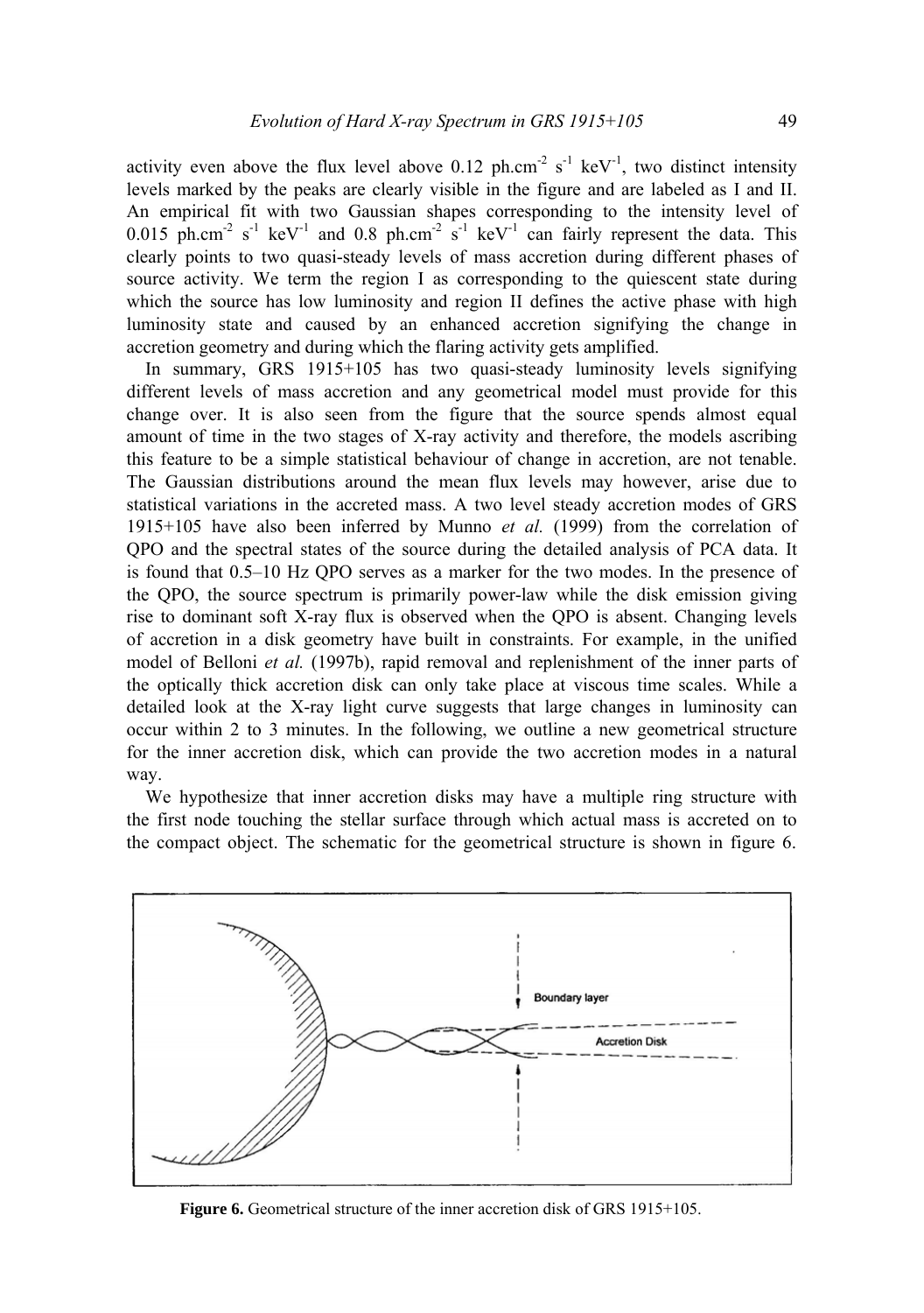# 50 *R. Κ. Manchanda*

An apparent correlation between the quiescent time and the burst duration during the fast flickering phase of the source does suggest a discrete annular behaviour of the inner disk accretion. Similarly, Titarchuck *et al.* (1998a) have also argued that QPO may arise due to non radial oscillations caused by the formation of kinks and shocks in the super Keplarian flow. Existence of the acoustic waves in the hot plasma have also been proposed as the possible source for QPO emission (Chen *et al.*  1997a).

The global solutions of the ADAF flow for various models of disk parameters *.*(*α,M,* Pressure, Mack number) suggest that a transonic region is set up in the boundary layer of inner and outer disk at  $r \sim 10^3 r_s$  (Chen *et al.* 1997b). We therefore, propose that during the dynamical adjustment from the boundary of the Keplarian disk to the stellar surface, transverse oscillations are excited at the boundary and propagate inward with decreasing amplitude. Added to this the existence of inherent *p* and *g* mode oscillation of the disk (Nowak & Wagner 1993), and progressively decreasing micro turbulence from the boundary layers to the stellar surface, a ring structure may be formed in the inner part. The reflected shock generated by the landfall on to the stellar boundary, should further help stabilize the ring geometry. In the equilibrium conditions during the quiescent phase the mass accretion on to the surface in this geometry is controlled by the nodal cross-section. A bi-modal mass accretion as inferred earlier and consequent increased luminosity in our model arises when above a specific accretion rate, the node is pushed into the stellar boundary, and the available cross-section for mass transfer is increased. This can be triggered by a change in the accretion rate from the companion star into the boundary layers giving rise to enhanced turbulence. Such a change over appears natural as the Reynolds number of the accretion flow is proportional to the accretion rate and is believed to be the determining factor for the QPO frequency in the source. Fluctuations in the mean accretion rate may arise due to geometrical changes leading to oscillations of the inner most ring caused by the difference in the incoming and outgoing material. We believe that such ordered structure is much more likely than the formation of discontinuities which are hypothesized to remove the angular momentum from the accreted material and a continuously varying size of vacuum ring around the source hypothesized by Belloni *et al.* (1997b) to explain the observation of burst duration-to quiescent time correlation.

This simple empirical model predicts two observable features. First, the high-low transitions can take place much faster than the viscous time scale  $t_{vis}$  given by;  $t_{vis} = 30 \left(\frac{\alpha}{0.01}\right)^{-1} R_7^{1/2} M_{18}^{-2} \geq 3000$  sec, for best fit parameters of the accretion disk up to the transonic boundary. Second, for an equivalent luminosity level, the spectral parameters are independent of rapidity at which the high-low transition takes place.

The difference between the emission behaviour of GRS 1915+105 and the classical black hole Cyg X-l can be understood in terms of its transient nature. In the currently accepted models, the transient sources are high mass X-ray binaries (HMXB) with generally a Be star companion, which provides the accretion material through mass ejection episodes. In fact all the 17 transient sources discovered so far, are associated with such systems (Paradisj van 1995). Even though in most of the transient sources, the compact object is a pulsating neutron star, the occurrence of Be star black hole binary system is not excluded by any selection rule. Since the mass ejection rate from Be star can be not only large but highly variable and thus can account for the luminosity transitions seen in GRS 1915+105. In comparison, the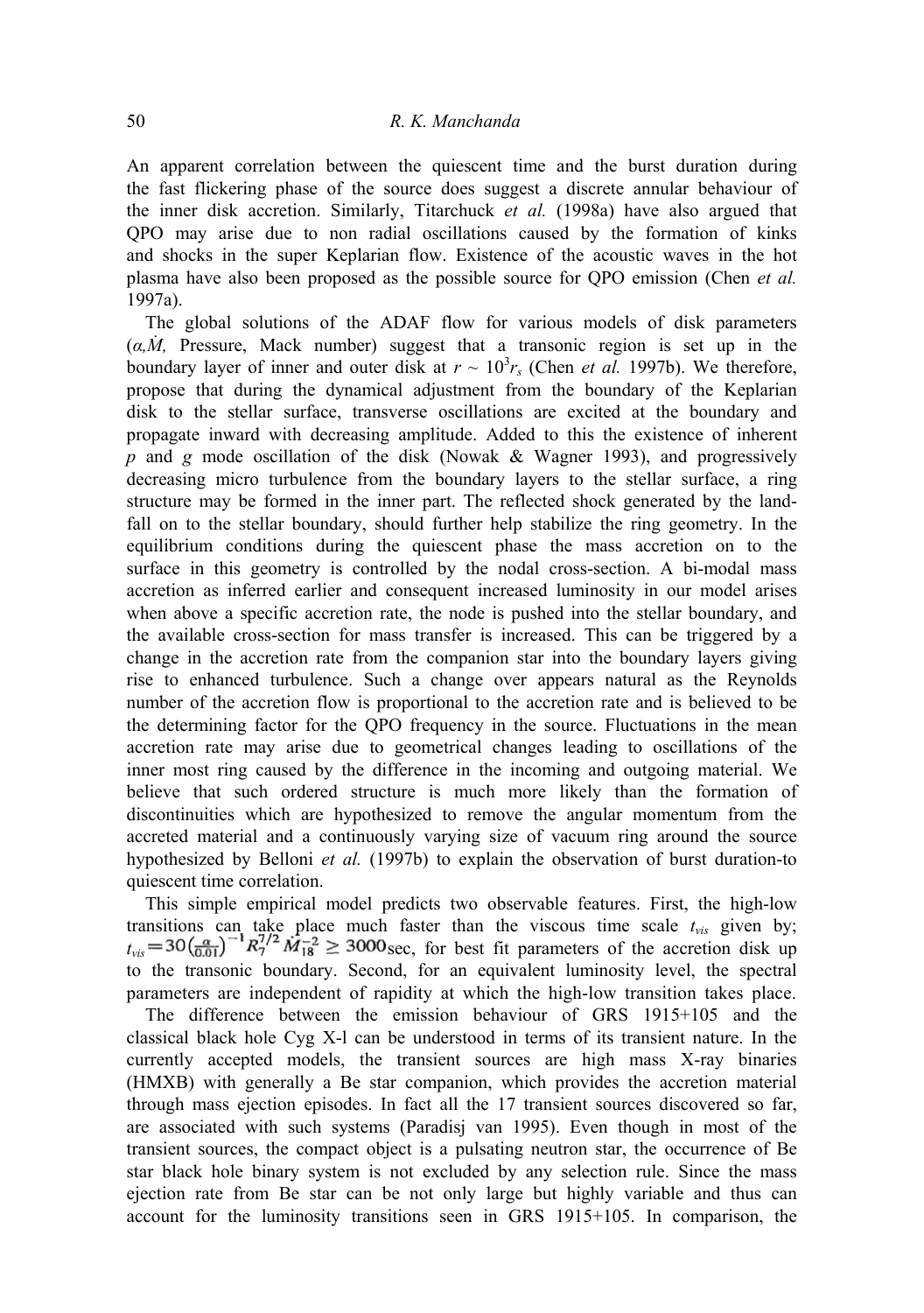optical companion of Cyg X-1 is a Ο type star, which as a class can give large winds but do not show large changes in the mass-loss rate. It is surmised that large variations in the mass transfer rate from the Be star above the Eddigton limit results in the different geometrical structures for the inner accretion disk in GRS 1915+105 as discussed earlier.

## **Acknowledgement**

I wish to thank Prof. A. R. Rao and Dr. J. S. Yadav for their comments on the manuscript and the RXTE and the BATSE teams for making the data available on public archives.

#### **References**

- Abramowicz, Μ. Α., Percival, M. J. 1997, *Class. Quantum Grav.,* **14,** 2003.
- Belloni, T., Mendez, M., King, A. R., Van der Kliss M., van Paradisj, J. 1997a, *Astrophys. J.,*  **479**, L 145.
- Belloni, T., Mendez, M., King, A. R., Van der Kliss, M., van Paradisj, J. 1997b, *Astrophys. J.,*  **488,** L 109.
- Borozdin *et al.* 1999, *Astrophys. J.,* **517,** 367.
- Castro-Tirado, A. J., Brandt, S., Lund, N. 1992, **IAU Circ. 5590.**
- Chakrabarti, S., Titarchuck, L. 1995, *Astrophys. J.,* **455,** 623.
- Chen, X., Swank, J. Η., Tamm, R. E. 1997, *Astrophys. J.,* **477,** L41.
- Chen, X., Abramowicz, Μ. Α., Lasota, J. 1997, *Astrophys. J.,* **485,** L75.
- D' Silva, J. A. R., Madhwani, P. P., Tembhurne, N., Manchanda, R. K. 1998, *Nucl Instr. And Meth.,* **A412,** 342.
- Ebisawa, K., Titarchuck, L., Chakrabarti, S. 1996, *PAS J,* **48,** 59.
- Eikenberry, S. S. *et al.* 1998, *Astrophys. J.,* **494,** L 61.
- Fender, R. P. *et al.* 1997, *Mon. Not. R. astr. Soc,* **286,** 629.
- Foster R. S. *et al.* 1996, *Astrophys. J.,* **467,** L81.
- Greiner, J., Morgan, Ε. Η., Remillard, R. 1996, *Astrophys. J.,* **473,** L107.
- Greiner, J., Morgan, Ε. Η., Remillard, R. 1998, preprint, Astro-ph/9806323.
- Grove, J. Ε., Johnson, W. N., Kroeger, R. Α., McNaron-Brown, Κ., Skibo, J. G.: 1998, *Astrophys. J.,* **500,** 898.
- King, A. 1995 in *X-ray Binaries,* (ed.) Lewin, Paradisj & van den Heuvel (Cambridge. Univ. Press), 410.
- Laurent, P., Titarchuck, L. 1998, Preprint astro-ph/9808015.
- Manchanda, R. K. 1999, Preprint.
- Markwardt, C. B., Swank, J. Η., Taam, R. E. 1999, *Astrophys. J.,* **513,** L37.
- Mirabel, I. F., Rodriguez, L. F. 1994, *Nature,* **46.**
- Mirabel, I F. *etal.* 1994, *Astr. Astrophys.,* **282,** L17.
- Morgan, E. H., Remillard, R. Α., Greiner, J. 1997, *Astrophys. J.,* **482,** 993.
- Munno, Μ. P., Morgan, Ε. Η., Remillard, R. A. 1999, Preprint, Astro-Ph 9904087.
- Narayan, R., Kato, S., Honma, F. 1997, *Astrophys. J.,* **476,** 49.
- Narayan, R, Yi, I. 1995a, *Astrophys. J.,* **444,** 213.
- Narayan, R, Yi, I. 1995b, *Astrophys. J.,* **452,** 710.
- Nowak, Μ. Α. *et al.* 1997, *Astrophys. J*., **477,** L91.
- Nowak, Μ. Α., Wagner, R. V. 1993, *Astrophys. J.,* **418,** 187.
- Pozdnyakov, L. Α., Sobol, I. M., Sunyaev, R. A. 1983, *Sp. Sci. Rev.,* **2,** 189.
- Paradisj Jan, V. 1995, in *X-ray Binaries,* (ed.) Lewin, Paradisj & van den Heuvel (Cambridge Univ. Press), 537.
- Shakura, N. I., Sunyaev, R. A. 1973, *Astr. Astrophys.,* 24, 337.